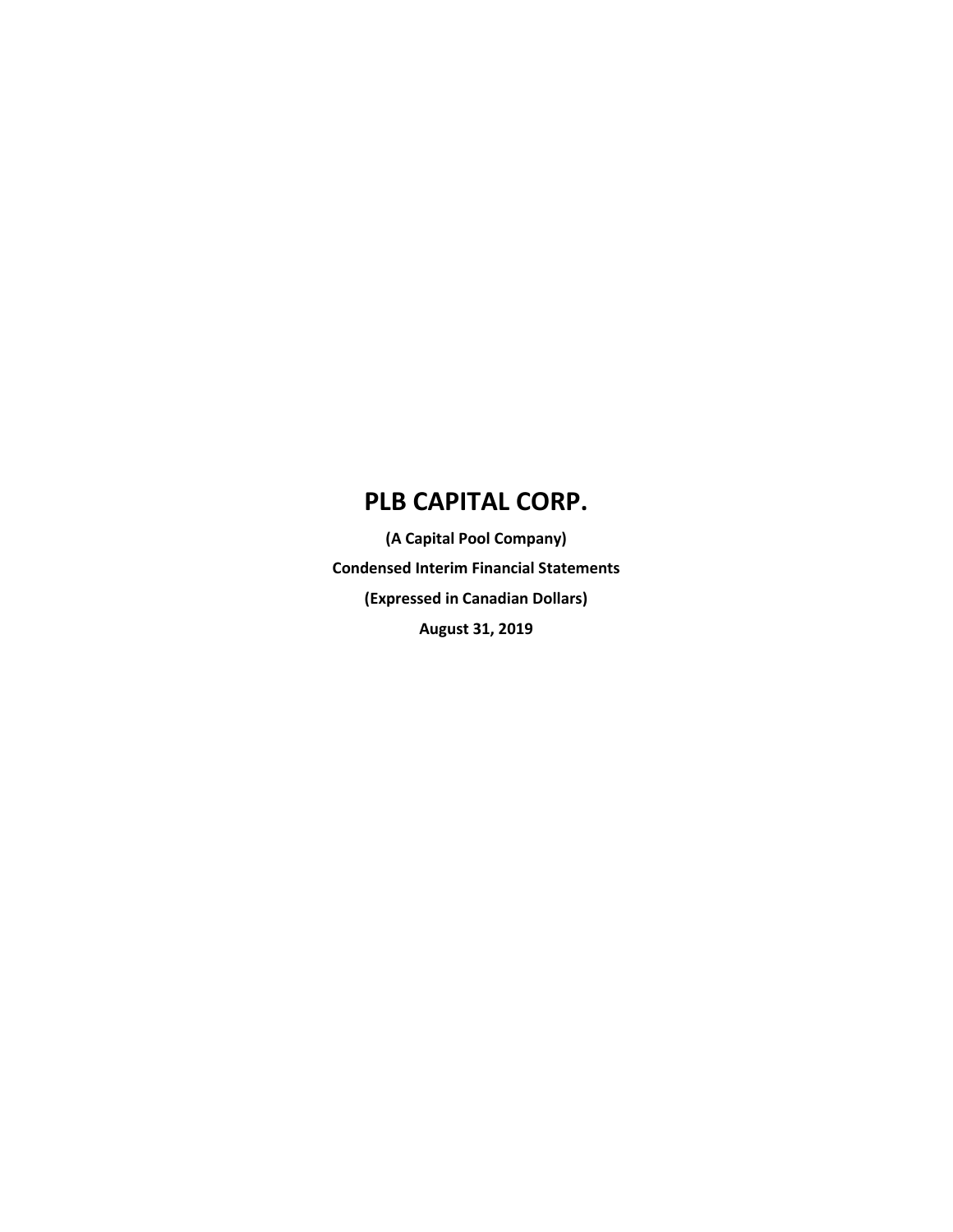Condensed Interim Statement of Financial Position Expressed in Canadian Dollars Unaudited

|                                                   | August 31, 2019 |    | <b>November 30, 2018</b> |
|---------------------------------------------------|-----------------|----|--------------------------|
| <b>Assets</b>                                     |                 |    |                          |
| <b>Current Assets</b>                             |                 |    |                          |
| Cash                                              | \$<br>203,291   | \$ | 70,169                   |
| Amounts receivable                                | 604             |    |                          |
| Prepaids                                          |                 |    | 11,517                   |
| <b>Total Assets</b>                               | \$<br>203,895   | \$ | 81,686                   |
| Liabilities and Shareholders' Equity              |                 |    |                          |
| <b>Current liabilities</b>                        |                 |    |                          |
| Accounts payable                                  | \$<br>1,707     | \$ |                          |
| Shareholders' equity                              |                 |    |                          |
| Contributed surplus                               | 29,800          |    |                          |
| <b>Share Capital</b>                              | 273,216         |    | 100,000                  |
| Deficit                                           | (100,828)       |    | (18, 314)                |
| <b>Total Shareholders' Equity</b>                 | 202,188         |    | 81,686                   |
| <b>Total Liabilities and Shareholders' Equity</b> | \$<br>203,895   | \$ | 81,686                   |

Nature of Operations and Going Concern (Note 1)

On behalf of the Board:

*"Giuseppe Perone"* , Director

*"David Loretto"* , Director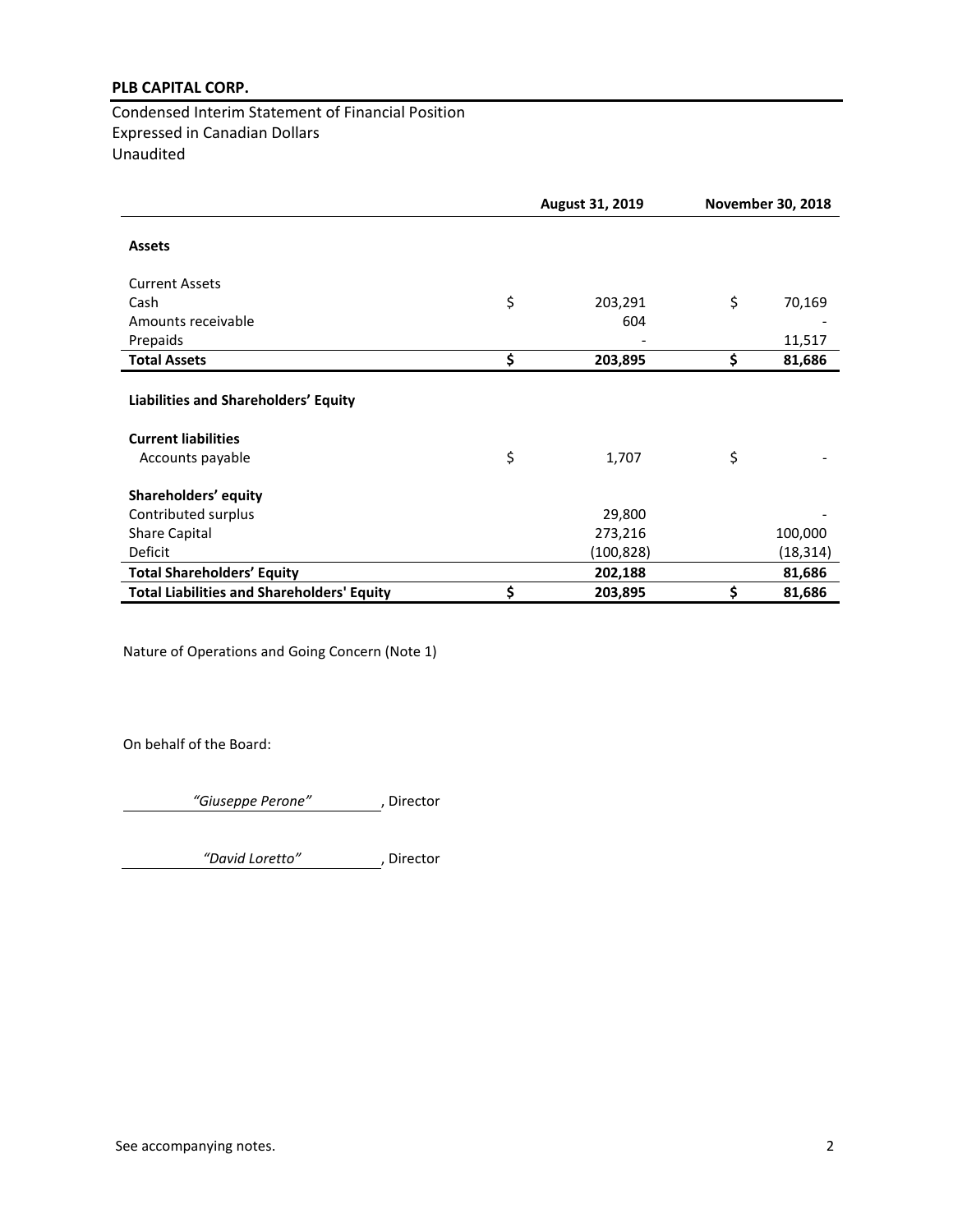Condensed Interim Statement of Comprehensive Loss Expressed in Canadian Dollars Unaudited

|                                                | Three months ended<br>August 31, 2019 |    | Nine months ended<br><b>August 31, 2019</b> |  |
|------------------------------------------------|---------------------------------------|----|---------------------------------------------|--|
| <b>Expenses</b>                                |                                       |    |                                             |  |
| Audit and accounting                           | \$                                    | \$ | 7,560                                       |  |
| Consulting                                     |                                       |    | 6,000                                       |  |
| Interest and bank charges                      | 25                                    |    | 70                                          |  |
| Legal                                          | 1,010                                 |    | 23,190                                      |  |
| Office and administration                      | 3,011                                 |    | 4,794                                       |  |
| Share-based compensation                       |                                       |    | 29,800                                      |  |
| Transfer and filing                            |                                       |    | 11,100                                      |  |
|                                                | (4,046)                               |    | (82, 514)                                   |  |
| Net loss and comprehensive loss for the period | (4,046)                               |    | (82, 514)                                   |  |
| Basic and diluted loss per share               | (0.00)                                |    | (0.02)                                      |  |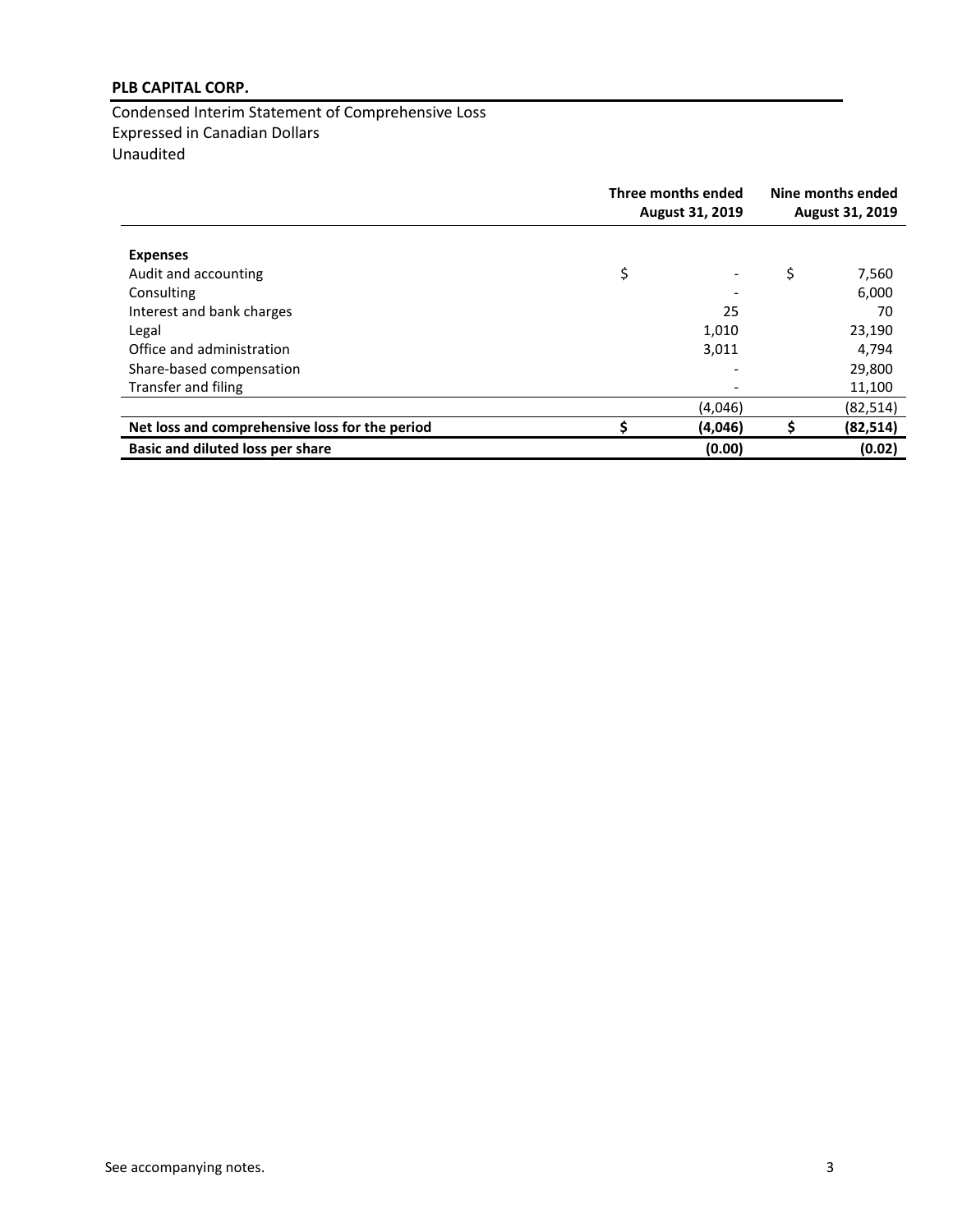Condensed Interim Statement of Changes in Shareholders' Equity Expressed in Canadian Dollars Unaudited

|                                            | <b>Share Capital</b>       |   |                          |                        |                          |                     |
|--------------------------------------------|----------------------------|---|--------------------------|------------------------|--------------------------|---------------------|
|                                            | Number of<br><b>Shares</b> |   | Amount                   | Contributed<br>surplus | <b>Deficit</b>           | <b>Total Equity</b> |
| <b>Balance at November 30, 2018</b>        | 2,000,000                  | S | 100,000                  | $\blacksquare$         | (18, 314)                | \$<br>81,686        |
| Share-based payments                       |                            |   | $\overline{\phantom{0}}$ | 29,800                 |                          | 29,800              |
| Public offering - net of share issue costs | 2,000,000                  |   | 173,216                  |                        | $\overline{\phantom{a}}$ | 173,216             |
| Net loss for the period                    | $\overline{\phantom{a}}$   |   |                          |                        | (82, 514)                | (82, 514)           |
| Balance at August 31, 2019                 | 4,000,000                  |   | 273,217                  | 29,800                 | (100, 828)               | 202,188             |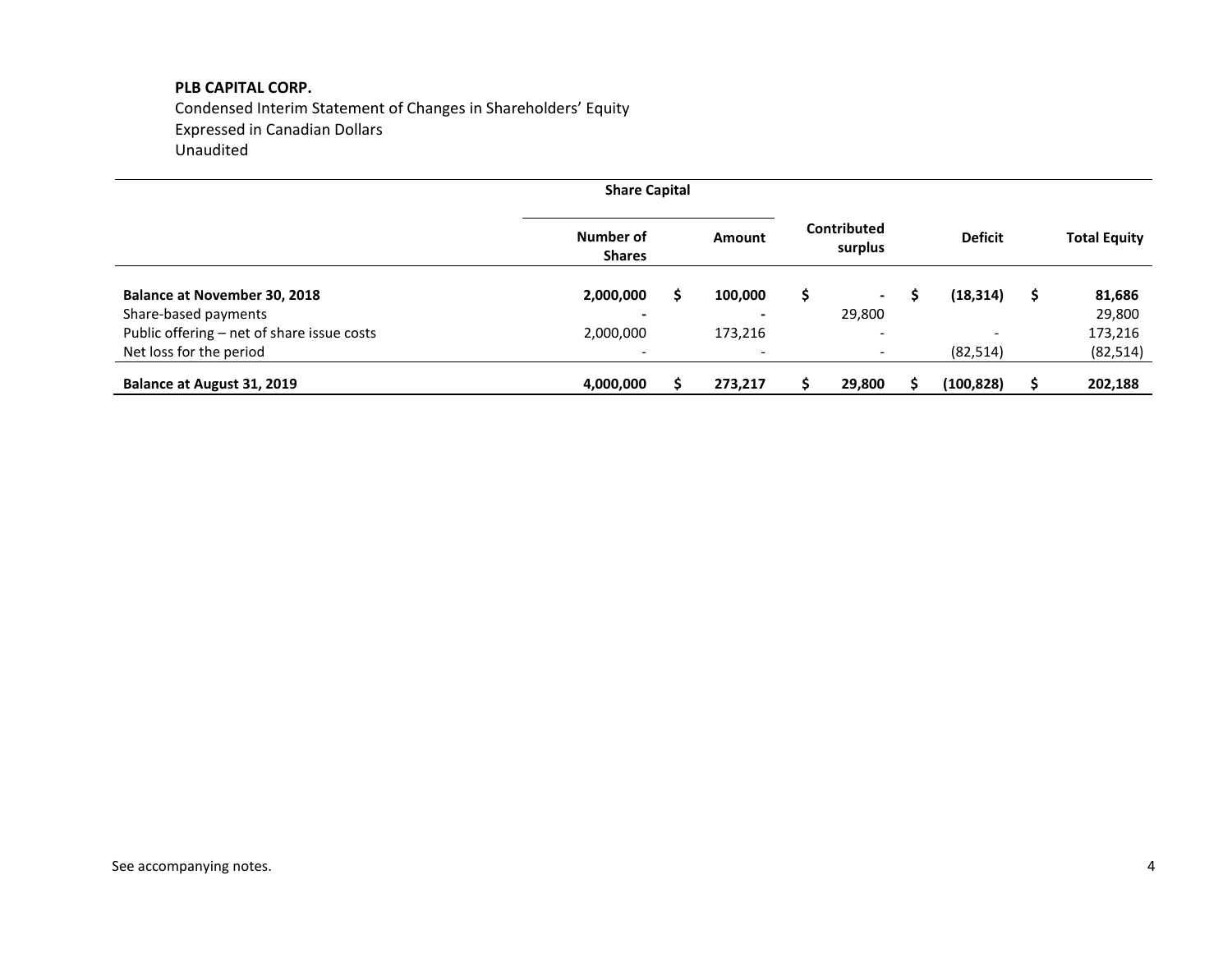Condensed Interim Statement of Cash Flows Expressed in Canadian Dollars Unaudited

|                                             | Nine months ended |           |  |
|---------------------------------------------|-------------------|-----------|--|
|                                             | August 31, 2019   |           |  |
| <b>Operating Activities</b>                 |                   |           |  |
| Net loss for period                         | \$                | (82, 514) |  |
| Item not involving cash:                    |                   |           |  |
| Share-based compensation                    |                   | 29,800    |  |
|                                             |                   | (52, 714) |  |
| Changes in non-cash working capital items:  |                   |           |  |
| Amounts receivable                          |                   | (604)     |  |
| Prepaids                                    |                   | 11,517    |  |
| Account payable                             |                   | 1,707     |  |
|                                             |                   | 12,620    |  |
| Net cash flows used in operating activities |                   | (40,094)  |  |
|                                             |                   |           |  |
| Cash provided by financing activity         |                   |           |  |
| Cash received in public offering            |                   | 173,216   |  |
|                                             |                   |           |  |
| Net increase in cash                        |                   | 133,122   |  |
| Cash, beginning of the period               |                   | 70,169    |  |
| Cash, end of period                         | \$                | 203,291   |  |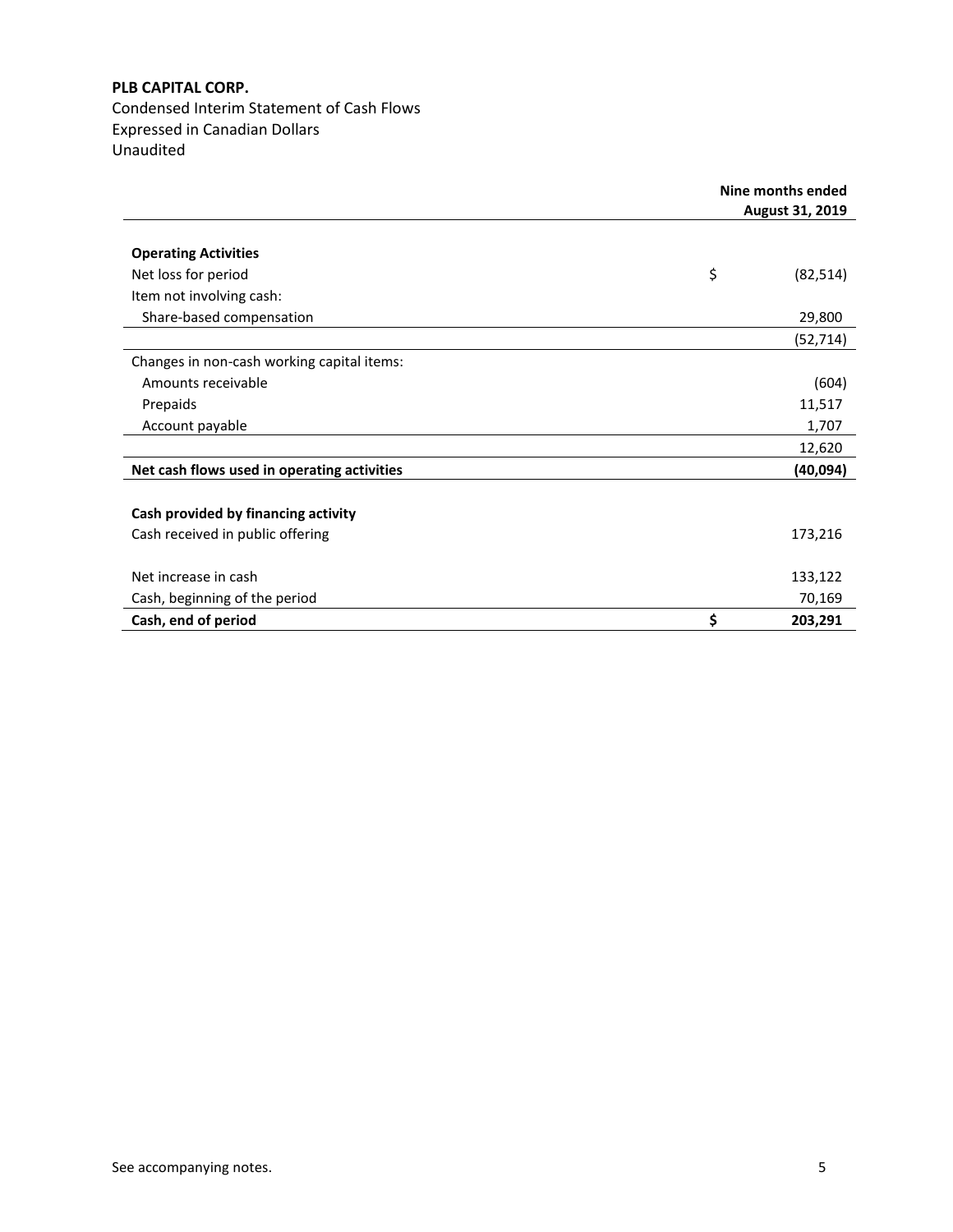**PLB CAPITAL CORP.** Notes to the Condensed Interim Financial Statements For the Nine Months Ended August 31, 2019 Expressed in Canadian Dollars Unaudited

# **1. Nature of Operations and Going Concern**

PLB Capital Corp. (the "Company") was incorporated under the *Business Corporations Act* (British Columbia) on July 4, 2018 and is a Capital Pool Company under the policies of the TSX Venture Exchange (the "Exchange").

The principal business of the Company will be the identification and evaluation of assets or businesses with a view to completing a "Qualifying Transaction" as it is defined in the policies of the Exchange. The Company has commenced the process of identifying potential acquisitions. There is no assurance that the Company will identify and complete a Qualifying Transaction within the time period described by the policies of the Exchange. Moreover, even if a potential Qualifying Transaction is identified by the Company, it may not meet the requirements of the Exchange.

The head office, principal and registered address and records office of the Company are located at Suite 2080, 777 Hornby Street, Vancouver, BC, V5Z 1S4.

The Company has no source of operating revenue, has incurred net losses since inception and during the three month period ended August 31, 2019 incurred a net loss of \$4,046. Its continued existence will be dependent on the receipt of related party debt or equity financing on terms which are acceptable to the Company.

# **2. Significant Accounting Policies and Basis of Preparation**

The condensed interim financial statements were authorized for issue by the directors of the Company on October 30, 2019.

## *Statement of compliance*

The condensed interim financial statements of the Company have been prepared in accordance with International Financial Reporting Standards ("IFRS"), as issued by the International Accounting Standards Board ("IASB").

## *Basis of preparation*

The condensed interim financial statements of the Company have been prepared on an accrual basis except for cash flow information and are based on historical costs, modified where applicable. The condensed interim financial statements are presented in Canadian dollars, which is the Company's functional currency.

## *Significant accounting judgments, estimates and assumptions*

## *Critical accounting estimates and judgments*

The preparation of condensed interim financial statements in conformity with IFRS requires management to make judgments, estimates and assumptions that affect the reported amounts of assets and liabilities and disclosure of contingent assets and liabilities at the date of the statement of financial position, and the reported amounts of expenses during the reporting period. Actual outcomes could differ from these estimates. These condensed interim financial statements include estimates, which, by their nature, are uncertain. The impact of such estimates appear throughout the condensed interim financial statements and may require adjustments based on future occurrences. Revisions to accounting estimates are recognized in the period in which the estimate is revised and in future periods if the revision affects both current and future periods. Estimates are based on historical experience, current and future economic conditions, and other relevant factors that are believed to be reasonable under the circumstances.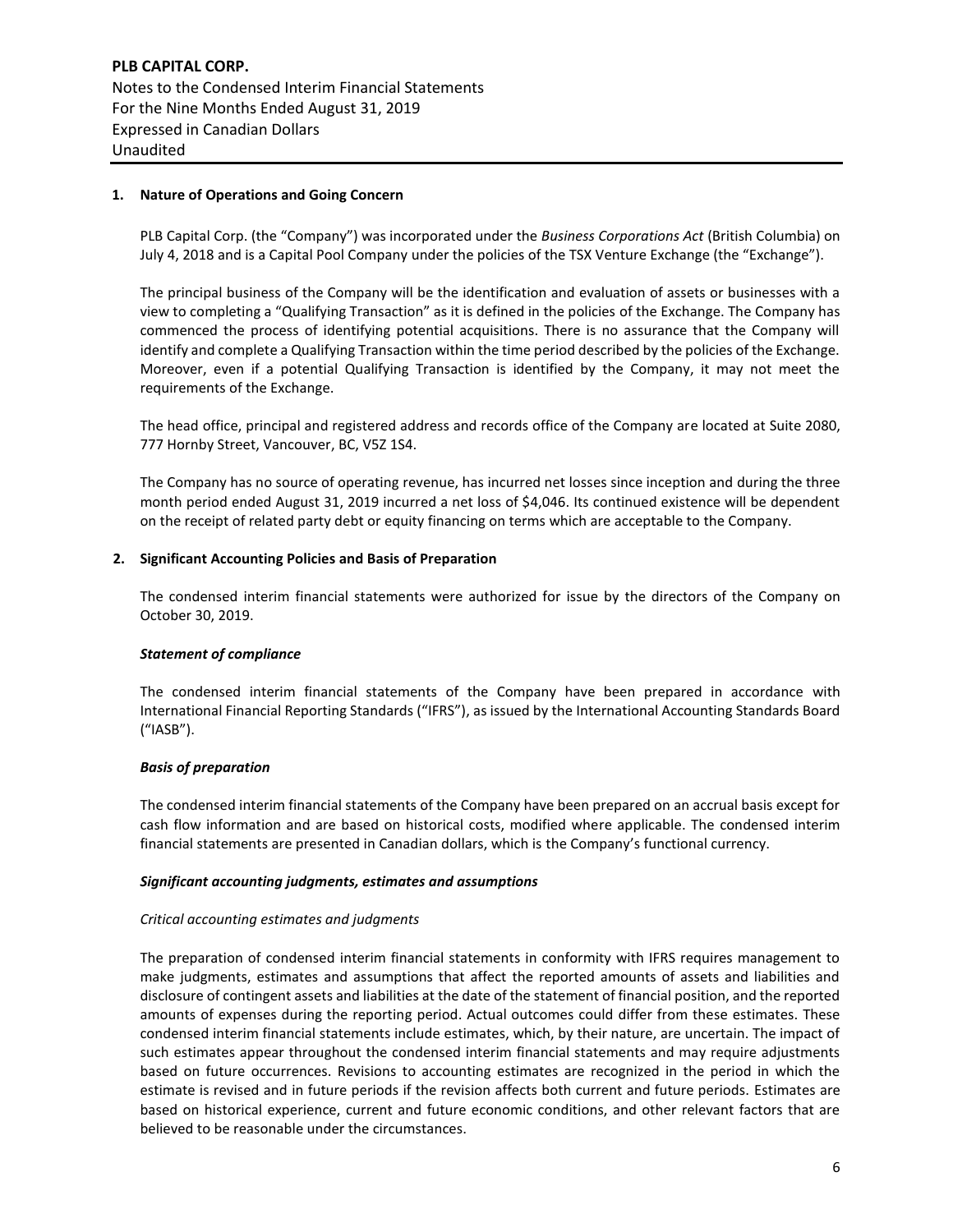# **2. Significant Accounting Policies and Basis of Preparation** (*cont'd*)

## *Significant accounting judgments, estimates and assumptions* (*cont'd*)

## *Critical accounting judgments*

Management must make judgments given the various options available as per accounting standards for items included in the condensed interim financial statements. Judgments involve a degree of uncertainty and could result in material adjustment to the carrying amounts of assets and liabilities, in the event that actual events differ from a judgment made.

#### i) Going concern

The assessment of the Company's ability to continue as a going concern and to raise sufficient funds to pay for its ongoing operating expenditures and meet its liabilities for the ensuing year, involves significant judgment based on historical experience and other factors, including expectation of future events that are believed to be reasonable under the circumstances.

#### *Financial instruments*

#### *Financial assets*

Financial assets are classified as Fair value through profit or loss ("FVTPL") when the financial asset is held-fortrading or is designated as FVTPL. A financial asset is classified as FVTPL when it has been acquired principally for the purpose of selling in the near future, it is a part of an identified portfolio of financial instruments that the Company manages and has an actual pattern of short-term profit-taking or if it is a derivative that is not designated and effective as a hedging instrument. Upon initial recognition, attributable transaction costs are recognized in profit or loss when incurred. Financial instruments at FVTPL are measured at fair value, and changes therein are recognized in profit or loss.

## *Financial liabilities*

Financial liabilities are classified as other financial liabilities, based on the purpose for which the liability was incurred. These liabilities are initially recognized at fair value net of any transaction costs directly attributable to the issuance of the instrument and subsequently carried at amortized cost using the effective interest rate method. This ensures that any interest expense over the period to repayment is at a constant rate on the balance of the liability carried in the statements of financial position. Interest expense in this context includes initial transaction costs and premiums payable on redemption, as well as any interest or coupon payable while the liability is outstanding.

# *Impairment of non-financial assets*

The carrying amount of the Company's assets is reviewed at each reporting date to determine whether there is any indication of impairment. If such indication exists, the recoverable amount of the asset is estimated to determine the extent of the impairment loss.

An impairment loss is recognized whenever the carrying amount of an asset or its cash-generating unit exceeds its recoverable amount. Impairment losses are recognized in profit or loss.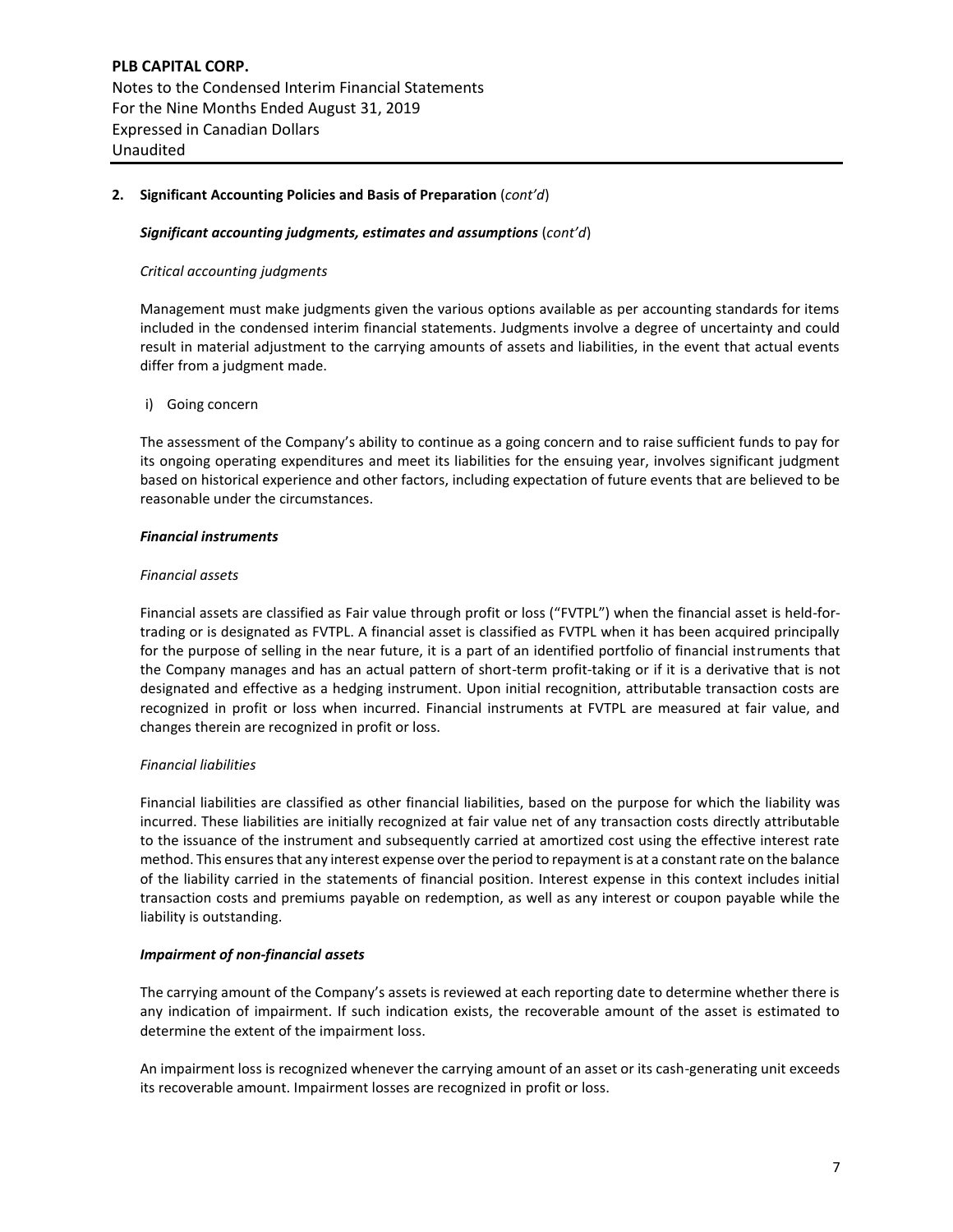**PLB CAPITAL CORP.** Notes to the Condensed Interim Financial Statements For the Nine Months Ended August 31, 2019 Expressed in Canadian Dollars Unaudited

# **2. Significant Accounting Policies and Basis of Preparation** (*cont'd*)

# *Impairment of non-financial assets (cont'd)*

The recoverable amount of assets is the greater of an asset's fair value less cost to sell and value in use. In assessing value in use, the estimated future cash flows are discounted to their present value using a pre-tax discount rate that reflects the current market assessments of the time value of money and the risks specific to the asset. For an asset that does not generate cash inflows largely independent of those from other assets, the recoverable amount is determined for the cash-generating unit to which the asset belongs.

An impairment loss is only reversed if there is an indication that the impairment loss may no longer exist and there has been a change in the estimates used to determine the recoverable amount, however, not to an amount higher than the carrying amount that would have been determined had no impairment loss been recognized in previous years.

Assets that have an indefinite useful life are not subject to amortization and are tested annually for impairment.

# *Loss per share*

Basic loss per share is computed by dividing the net loss available to common shareholders by the weighted average number of shares outstanding during the reporting period. Diluted loss per share is computed using the treasury stock method, under which the weighted average number of shares outstanding is increased to include additional shares for the assumed exercise of stock options and warrants, if dilutive. The number of additional shares is calculated by assuming that outstanding stock options and warrants are exercised.

Shares held in escrow, other than where their release is subject to the passage of time, are not included in the calculation of the weighted average number of common shares outstanding.

## *Share capital*

Common shares are classified as equity. Transaction costs directly attributable to the issue of common shares and share options are recognized as a deduction from equity, net of any tax effects.

## *Equity-settled transactions*

Share-based payment arrangements whereby the Company receives goods or services as consideration for its own equity instruments are accounted for as equity-settled share-based payment transactions. Equity instruments issued as consideration for the purchase of non-monetary assets are measured based on the fair value of the common shares on the date the shares are issued.

## **3. Accounting Standards Issued but not yet Effective**

There are no new standards or amendments to standards and interpretations applicable to the Company.

Other accounting standards or amendments to existing accounting standards that have been issued but have future effective dates are either not applicable or not expected to have a significant impact on the Company's condensed interim financial statements.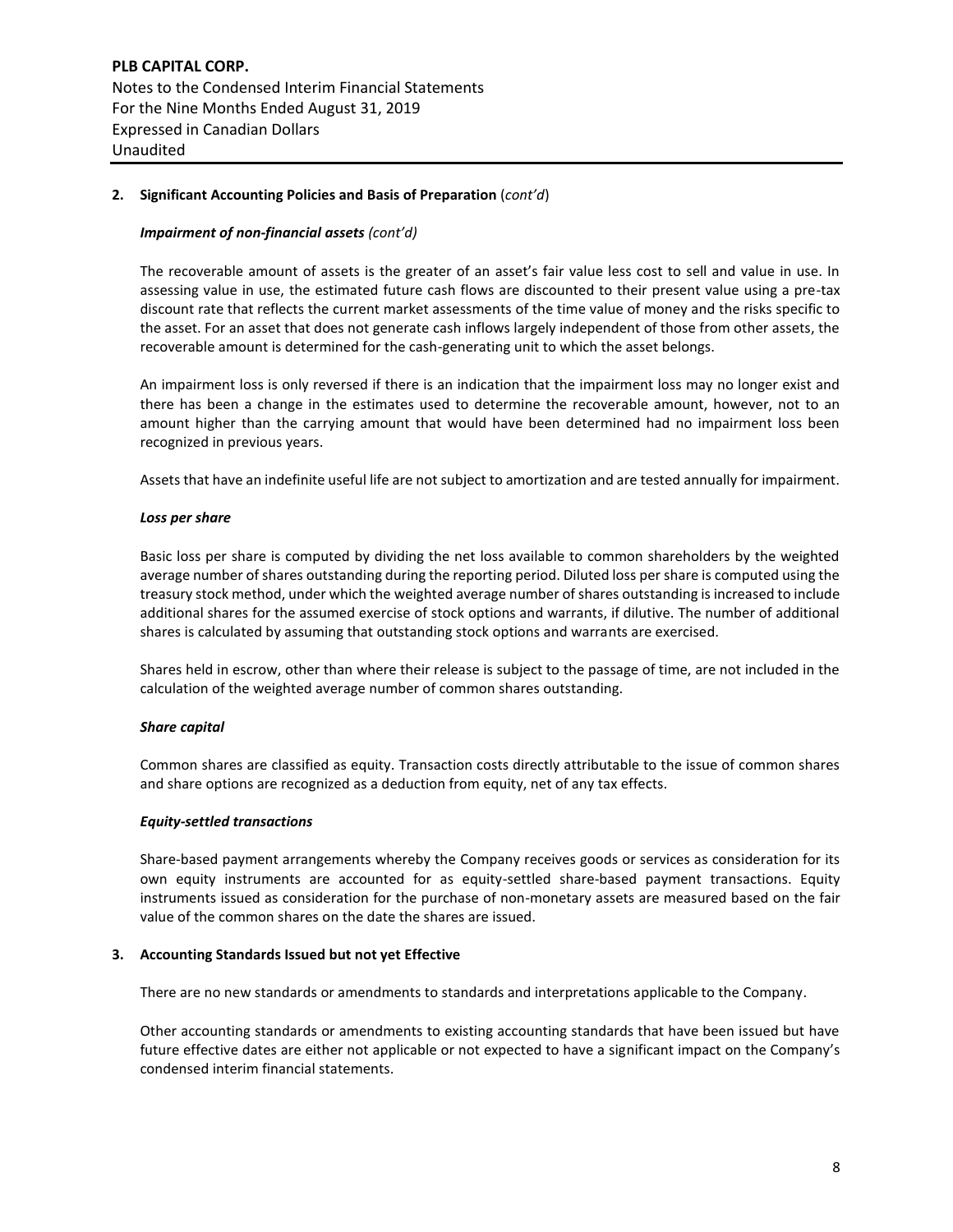# **4. Related Party Disclosures**

The aggregate value of transactions and outstanding balances relating to key management personnel were as follows:

|                          | August 31, 2019 |
|--------------------------|-----------------|
| Share-based compensation | 29.800          |

## **5. Share Capital**

(a) Authorized

Unlimited number of common shares without par value.

(b) Issued and outstanding

During the period ended August 31, 2019, there were 2,000,000 common shares issued by the Company for \$0.10 per share for total proceeds of \$200,000

During the period ended November 30, 2018, there were 2,000,000 common shares issued by the Company for \$0.05 per share for total proceeds of \$100,000.

(c) Escrowed shares

An escrow agreement (the "Escrow Agreement") between the Company and certain shareholders of the Company has been completed resulting in 2,000,000 common shares (the "Escrowed Shares"), being all of the issued and outstanding common shares prior to the completion of the offering (the "Offering"), being deposited in escrow. Pursuant to the Escrow Agreement, the Escrowed Shares shall be released pro-rata to the shareholders as to 10% upon issuance of notice of final acceptance of a Qualifying Transaction by the Exchange and as to the remainder in six equal tranches of 15% every six months thereafter for a period of 36 months. These Escrowed Shares may not be transferred, assigned or otherwise dealt without the consent of the regulatory authorities.

(d) Stock option plan

On March 14, 2019, the Company granted a total of 400,000 share purchase options to the directors and officers. These options will be exercisable for a price of \$0.10 for a period of five years.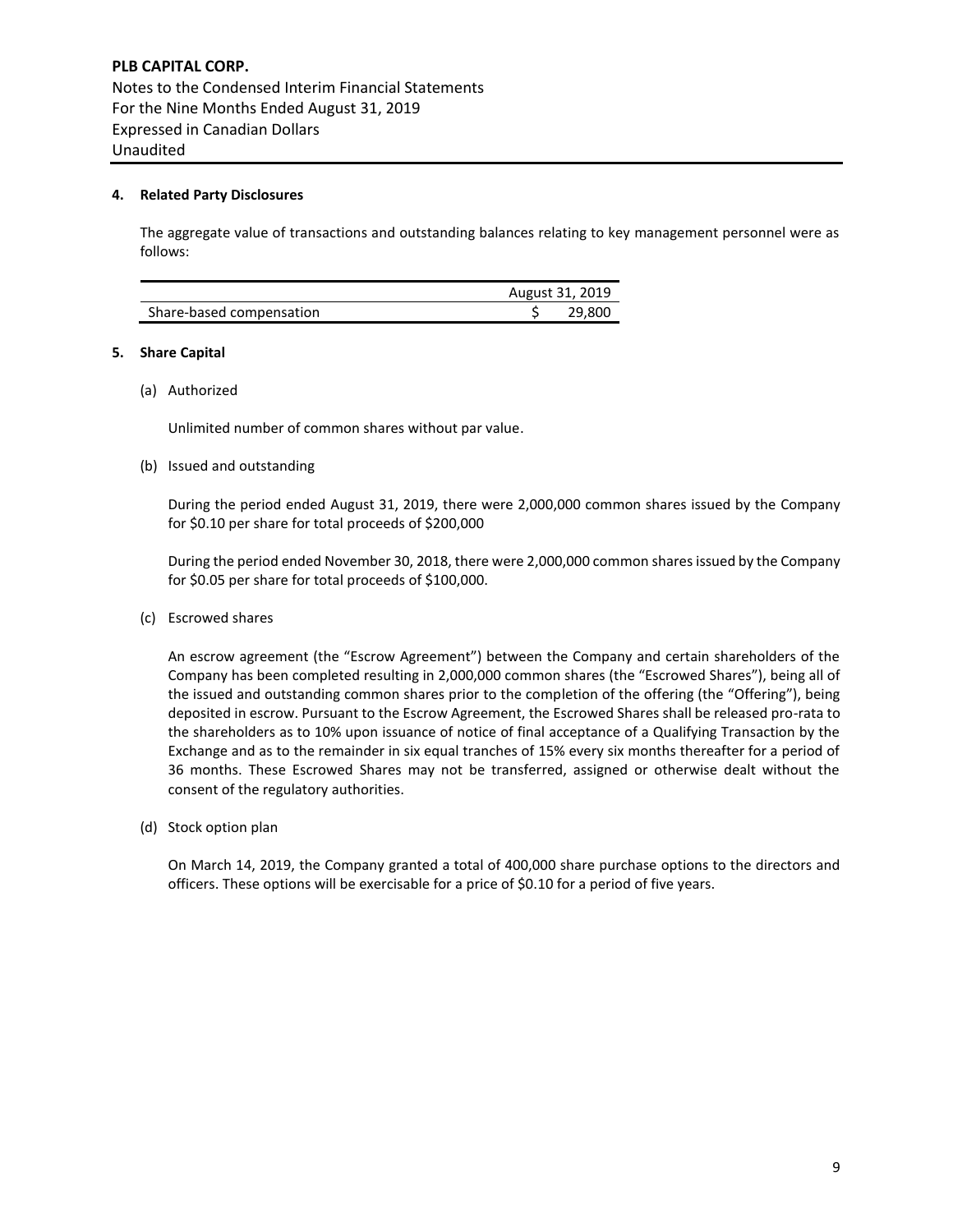# (e) Share purchase warrants

Details of the status of the Company's share purchase warrants are as follows:

|                                | 2019            |                       |      |  |
|--------------------------------|-----------------|-----------------------|------|--|
|                                | Number of       | Weighted Average      |      |  |
|                                | Warrants        | <b>Exercise Price</b> |      |  |
| Outstanding, beginning of year |                 |                       |      |  |
| Granted                        | $100,000^{(1)}$ |                       | 0.10 |  |
| Outstanding, end of period     | 100,000         |                       | 0.10 |  |

(1) Expire March 14, 2021

On completion of the Offering, the Company granted to its agent warrants to acquire up to 5% of the common shares issued under the Offering at a price of \$0.10 per share for a period of 24 months from the closing date of the Offering, being up to 100,000 common shares.

# **6. Financial Risk and Capital Management**

## *Capital management*

The Company does not generate cash flows from operations. The Company's primary source of funds comes from the issuance of share capital. The Company does not use other sources of financing that require fixed payments of interest and principal due to lack of cash flow from current operations and is not subject to any externally imposed capital requirements.

The Company's objective when managing capital is to safeguard the Company's ability to continue as a going concern.

The Company defines its capital as shareholders' equity. Capital requirements are driven by the Company's general operations. To effectively manage the Company's capital requirements, the Company monitors expenses and overhead to ensure costs and commitments are being paid. There were no changes to the Company's capital management approach during the period ended August 31, 2019.

## *Management of financial risk*

The Company has classified its accounts payable and accrued liabilities as other financial liabilities. The carrying value of all financial liabilities approximates fair value due to the short-term nature of these financial instruments. The types of risk exposure and the Company's methods of managing the risk remain consistent and are as follows:

(a) Market risk

Market risk is the risk that the fair value or future cash flows of a financial instrument will significantly fluctuate due to changes in market prices. The value of financial instruments can be affected by changes in interest rates, foreign currency rates and other price risk.

(i) Interest rate risk

The Company is not subject to significant interest rate risk with respect to its financial instruments.